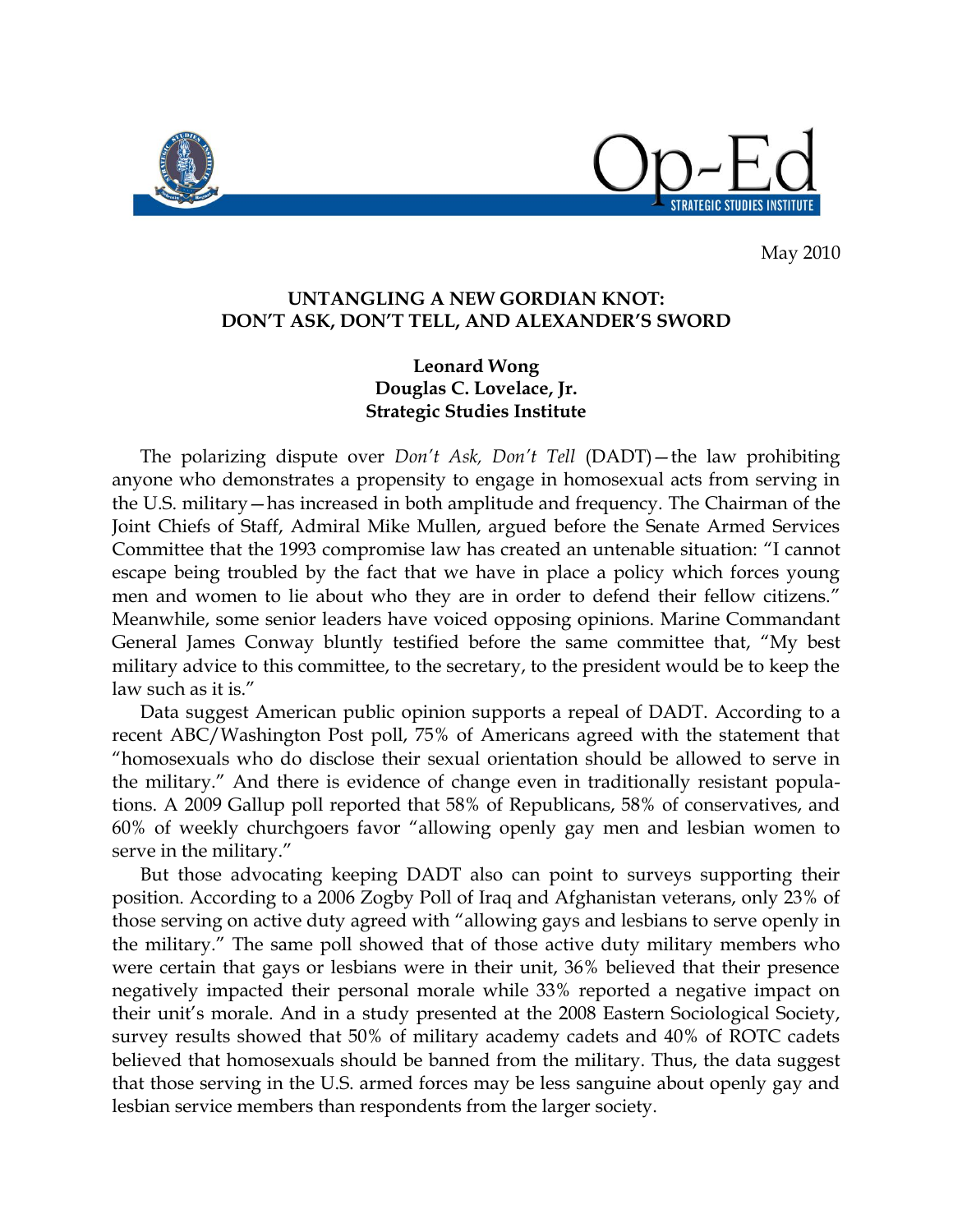With senior leaders publicly staking out their opposing positions and surveys supporting both sides of the debate, a generally acceptable solution seems unachievable. We should not be surprised by this often virulent clash of perspectives, however. Of the 16 major social and cultural issues measured by Gallup, gay and lesbian relations are the most divisive—more than abortion or doctor-assisted suicide. Americans are split on the morality of homosexuality as 49% of those polled state that gay or lesbian relations are morally acceptable, while 47% believed them to be morally wrong, a virtual statistical dead heat. With such societal disagreement, it should come as no surprise that DADT has engendered so much controversy.

 And yet there may be middle ground that would attend to the core concerns underpinning the opposing views in this debate. Its proper consideration requires *a priori* understanding that true compromise rarely pleases either party but satisfies both. Clearly, every genuine compromise will have features that dissatisfy both sides of the controversy, but they are outweighed by the points of satisfaction. For the issue at hand, the solution to the impasse is to replace Don't Ask, Don't Tell (DADT) with Don't Ask, Discretionary Tell, and Don't Act (DADTDA).

 This compromise retains *Don't Ask* to reinforce the restrictions on the military in attempting to discover or reveal homosexuals in the force. *Discretionary Tell* allows service members to disclose their sexual orientation, if desired, without fear of negative personnel actions. *Don't Act* prohibits homosexual behavior in all places and situations within the military context; i.e., when the service member acts with military status. DADTDA does not alter the Defense of Marriage Act which states that the federal government defines marriage as a legal union exclusively between one man and one woman and, thus, does not address the issue of conferring military benefits upon homosexual partners.

 On one hand, DADTDA offers a solution that does not force any military members to endorse the "homosexual lifestyle" or condone homosexual conduct in the military environment. On the other, DADTDA does not extend the prohibition of homosexual conduct to locations and situations clearly outside of the military context. And for the reasons stated above, DADTDA will not completely please either side of the debate. Some dissatisfaction on both sides will remain. Some will say that the compromise imposes unfair constraints on homosexual behavior. Others will argue that this is the next step towards the eventual full acceptance of homosexuality. Still, this middle ground compromise would be much more in keeping with American pluralism than a reckless swing of Alexander's sword.

 The views expressed in this op-ed are those of the authors and do not necessarily reflect the official policy or position of the Department of the Army, the Department of Defense, or the U.S. Government. This opinion piece is cleared for public release; distribution is unlimited.

\*\*\*\*\*

\*\*\*\*\*